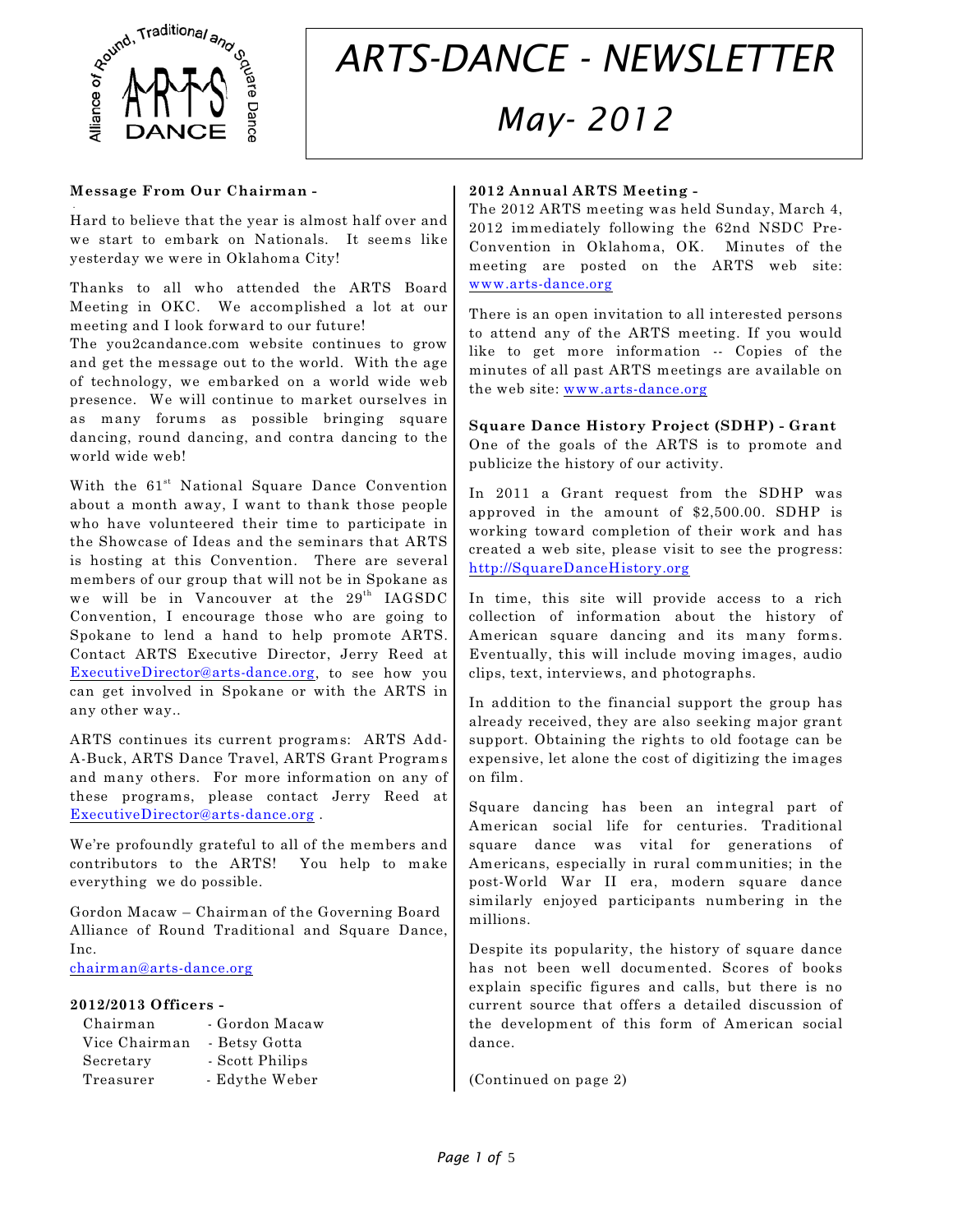#### (Continued from page 1)

The project will assemble many sources of information in one well-organized digital library with a robust web porta. In addition to helping us appreciate our rich square dance heritage, the site will include ample resources to inspire current callers, musicians, and dancers, in order to serve the living tradition.

The project is a collaboration between organizations and a group of dance historians representing both traditional and modern square dance. The individuals will act as informed curators. In turn, the Square Dance Foundation of New England will contribute items from its vast library of square dance materials. The group has also been working closely with the University of New Hampshire Special Collections, home of arguably the world's largest collection of square dance materials, they have offered useful technical and archival assistance.

From dance callers seeking information about particular calls to social dance historians, from casual viewers to dance enthusiasts, the Square Dance History Project will serve many users. The rich story of North American square dance will finally have a home in the digital age.

#### **ARTS-DANCE - Education Grant Program-**

Our Educational Grant Program was established, to encourage various dance organizations to conduct Educational Seminars to help inform and educate attendees about various topics related to the activity and help promote ARTS-Dance. In addition to the other topics, the seminars MUST also cover who and what ARTS is and its goals and accomplishments. Any square, round, contra, clogging, or folk dance organization willing to present a program which includes explaining ARTS and its function in the dance community may apply for a grant.

Associations, organizations, or dance promoters may apply for an Educational Grant of up to \$200.00 (or up to 50% of the costs, whichever is less) to cover the costs to present a seminar. The seminar must include a session explaining the ARTS, its history, accomplishments, and current and future programs. This session can be a method to introduce ARTS to the dancing community, and further familiarize others with ARTS accomplishments and programs. A sign-in list of attendees must be circulated at the session, and if 10 or more attend, the session would qualify for a grant. If there are less than 10 attendees, the organization would not qualify for funds. Any consideration would be subject to availability of funds.

The leaders must complete the Educational Grant Form, which can be obtained from any ARTS officer or can be printed from the ARTS-Dance web site: [www.arts-dance.org](http://www.arts-dance.org). The application must be submitted to the ARTS Executive Director at 943 Tamarind, Rockledge FL 32955, or Email: [ExecutiveDirector@arts-dance.org](mailto:ExecutiveDirector@arts-dance.org) and must be received at least 60 days prior to the event. An estimate of expenses must be completed on the application. After review, ARTS will notify the applicant if they qualify for the grant. No organization may receive more than one grant in any one calender year.

#### **Facebook Account -**

The ARTS has established a Facebook account at: http://www.facebook.com/groups/139097599434143/. For more information contact Jim Weber at: [webmaster@arts-dance.org](mailto:webmaster@arts-dance.org)

The ARTS-Dance is a non-profit organization and is operated to generate public awareness and promote growth and acceptance of contemporary Square, Round, Traditional, Contra, Clog, Line & Folk Dancing..

#### **ARTS Email Tree -**

The ARTS has established an electronic system to help disseminate information directly to all dancers in the USA. Email tree representatives for over 28 states have agreed to serve as contact points for the ARTS Email Tree. The system will work as follows: 1) Information will be sent to the Email Tree Representatives (Reps), 2) The Email Reps will send the information to the people on their mailing list, 3) These people will send the information to the people on their mailing list, 4) The process will continue until the information is delivered to the dancers in the local clubs. If you would like to help, please contact the Executive Director, Jerry Reed at: [ExecutiveDirector@arts-dance.org](mailto:ExecutiveDirector@arts-dance.org) We welcome and value your comments.

#### **BackGrounder -**

During the ARTS-Dance Public Relations Seminars held at the National Square Dance Convention® in Portland, Oregon in 2005, the national public relations firm of Weber Shandwick proposed to ARTS that they develop a Square Dancing BACKGROUNDER. What is a backgrounder? Well, that is what we learned during these Portland ARTS Public Relations Seminars.

(Continued on page 3)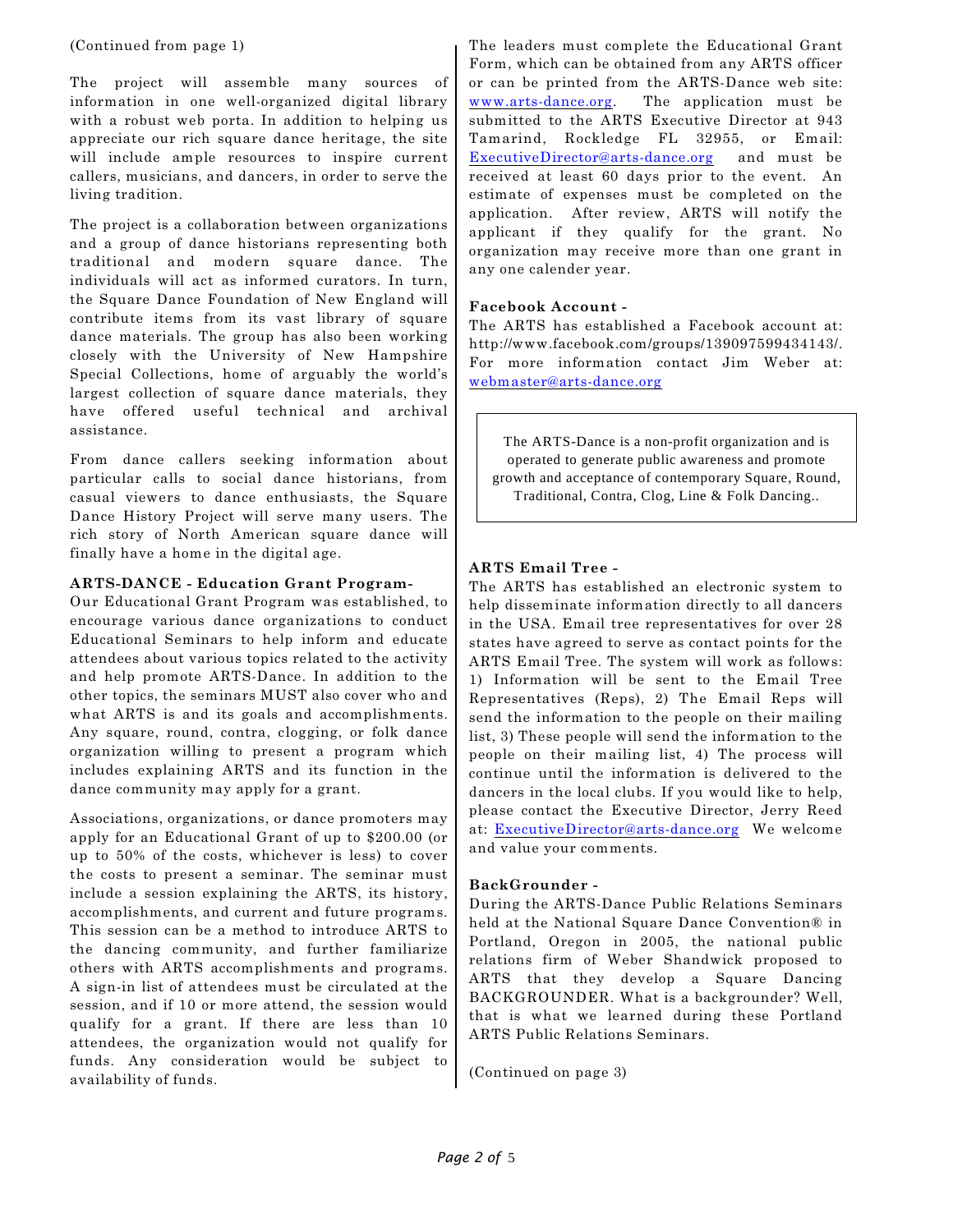(Continued from page 2)

A Backgrounder is simply a single document detailing the basic facts explaining the significant physical, mental and social benefits of Square Dancing. It also summarizes our history, provides definitions for Round Dancing, Square Dancing, Contra/Traditional Dancing, and a historical time line showing the development and growth of these dance activities, including a brief listing of the major dance organizations that have joined together to create the Alliance of Round, Traditional and Square-Dance, INC (ARTS-Dance).

The Backgrounder is not just a listing of information, it also provides interesting "Factoids about Square Dancing'" adding short facts of where our activity has been, how the activity has been portrayed in the media, television and the movies, and identifying some of the more prominent Americans who have been involved with its development. To more readily show and represent our movement, the Backgrounder includes multiple photos depicting the fun and its colorful aspects.

The focus of the Backgrounder is to facilitate dancers who have the opportunity to deal with the media to inform them of what we dancers know full well - this is a terrific activity that is more than fun, it has multiple benefits. By providing a Backgrounder to any representative of the media we can be assured that the news article developed by any reporter equipped with the Backgrounder will have useful and ACCURATE facts that they may incorporate into their article or news report when they cover a dancing event.

This Backgrounder has been created in such a way that a local club or association has the ability to customize certain portions, such as contact information to identify the local club or area association's point of contact.

These Backgrounders are available to be downloaded from the ARTS-Dance.org website ([www.ARTS-Dance.org](http://www.ARTS-Dance.org))) and will be available during the annual National Square Dance Conventions at their Showcase of Ideas.

As a tool to encourage others to try our dance activities, a supply of Backgrounders may be left in Doctor's offices waiting rooms for their patients to read and understand the health benefits of Dance. Everyone is welcome to utilize these Backgrounders to promote our Round, Traditional and Square Dance.

### **ARTS-Dance Publicity -**

In spite of the efforts of many over the years, ARTS-Dance is still a relatively unknown entity to many dancers. To help explain who we are and some of our goals and accomplishments we present Educational Seminars during the NSDCs and USAWest conventions.

The ARTS administers a Grant Program to help dancer groups finance educational seminars or gatherings. For more information visit: [www.arts-dance.org](http://www.arts-dance.org)

# **You2CanDance.com -**

The You 2 Can Dance web site was launched at the National Square Dance Convention in Louisville KY in June 2010. The site is up and operational at [www.you2candance.com](http://www.you2candance.com). There are three videos showing Modern Square Dancing, Round Dancing, and Contra Dancing, as well as detailed explanations of the three dance forms, Squares, Rounds, and Contras. Each section has a resource page for locating a caller, cuer, or club near you. The site is designed for those not already in the activity.

# *WE NOW NEED YOUR HELP!!*

The problem we are having now is getting ALL of the known square, round, and contra clubs listed on the web site, as well as all of the callers and cuers that want to be listed. It is easy to get your club's info listed. Simply go to your state's "find a club" page and click on the line that says, "To add or update your club's listing" and fill in the requested information. The same goes for callers and cuers. We are asking you to check your own information and to pass the word along to everyone you know.

Listed below are ways to use the new web site to help promote dancing in your area. If you have any additional ideas, please send them also via the "contact us" button at the bottom of the home page.

#### *How to Use You 2 Can Dance*

- 1. Make you2candance.com your home page. Every time you go on line, you will register a "hit" to the site. This helps it move to the earlier pages when someone does a search.
- 2. If you have a web site, be sure to add a link to this site. The number of links to a web site is a major factor in moving it to the first few pages of search engines.

(Continued on page 4)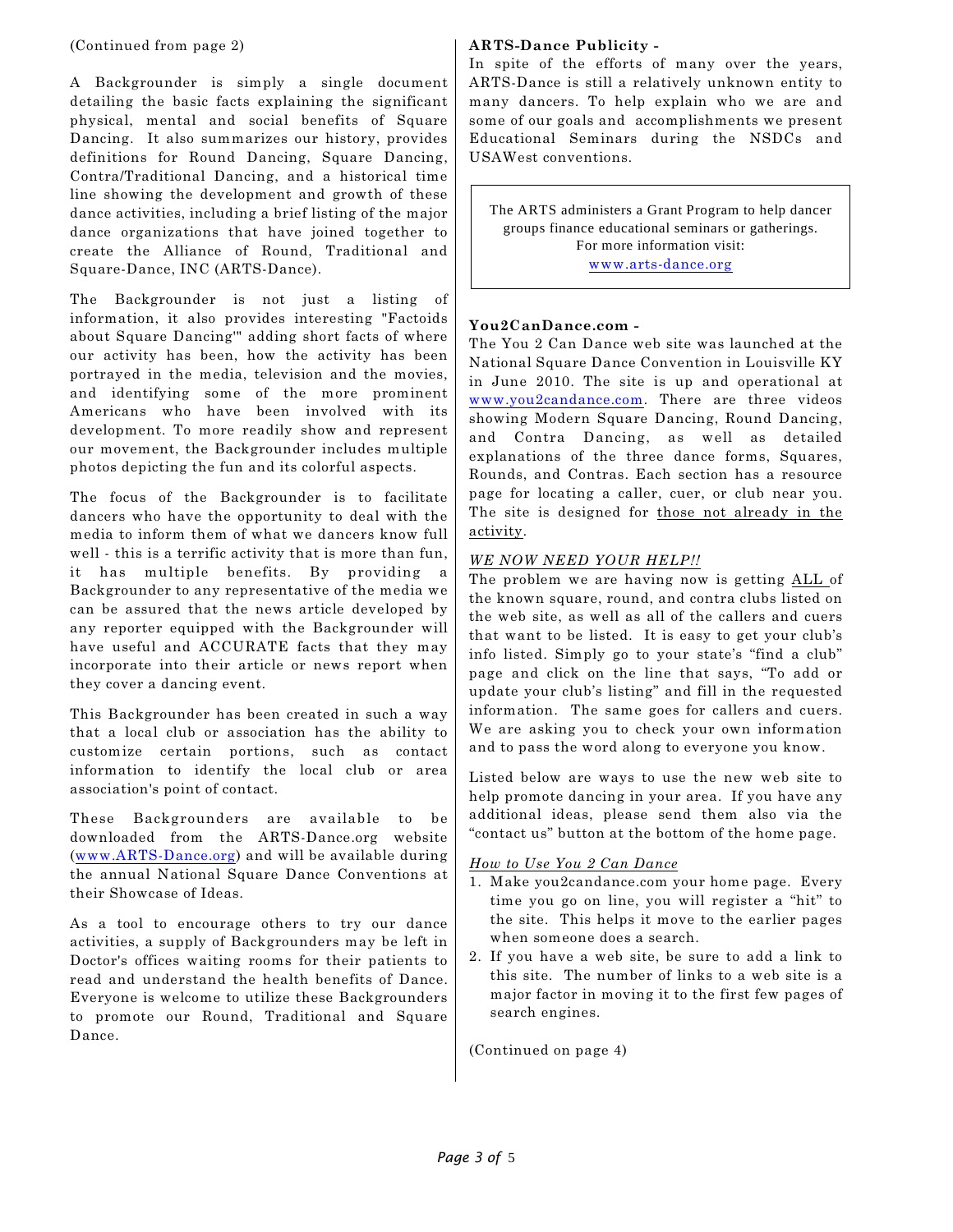3. Make sure you are listed on the web site, whether you are a caller, cuer, or club.

• If you have a web site, we will put a link to your site.

• If you have an email address, we will put a link to it for immediate contact by a visitor to the site. • Send data to [info@you2candance.com](mailto:info@you2candance.com)

4. Everywhere you can we ask you to advertise "you2candance.com". It is a non-threatening, no pressure way to get people to check us out, and no one will bother you unless you choose to be a contact.

• Put a little sign in one of your car's rear windows. Just you2candance.com, nothing else. You don't have to put your phone number or any explanation. If enough people do this, eventually people will visit the site, just to see what it's all about.

• Print up business cards that just say [www.you2candance.com](http://www.you2candance.com). Leave them laying around in waiting rooms, libraries, on supermarket bulletin board, anywhere someone might just pick it up and say "What the heck is this?"

• Make up a banner and hang it outside where you dance, or when you do a demo.

- 5. Use this web site on your flyers for open houses or other recruiting literature. People unfamiliar with the dance activity can watch a video of actual dancers and listen to a description of the activity given by a professional voice-over artist.
- 6. This web site isn't by any means the only tool you will need to help our activities grow. It is, however, another weapon to put in your arsenal. ARTS-Dance has created this to help you educate the public about what it is that we enjoy so much.

Remember, the more times someone sees something, hears something, comes into contact with something, the more likely they are to at least give it a try. After all, that's all we're asking, just give us a try.

# **Plan to attend the 61<sup>st</sup> NSDC in Spokane, WA - June 28 - 30, 2012**

Next ARTS Meeting 9:00 AM - Sunday, June 30, 2013 Immediately Following the  $62<sup>nd</sup>$  NSDC Oklahoma City, OK

# **ARTS-Dance and NEC -**

For many years the National Executive Committee (NEC) published the National Squares magazine to provide the dance community with information about the upcoming National Square Dance Convention (NSDC).

Recently the NEC decided to stop the publication of National Squares as a hard copy (paper) document. This action was taken for several reasons including low subscription numbers, the high cost of printing, and the ease of electronic distribution. The NEC is a Member of the ARTS Board and had requested approval for the ARTS to help with distribution of the National Squares E-Bulletin through the ARTS Email Tree. The Board has approved this request.

### **ARTS-Dance and NSDC and USAWest -**

Since its inception, the ARTS has supported the National Square Dance Conventions (NSDCs) and the USAWest Conventions. We provide information seminars as part of the convention education program and we have a display in the Showcase Of Ideas. The Board encourages all dancers, callers, and cuers to attend these events. When thousands of dancers get together, you cannot help but have fun

### **ARTS-Dance at 61st NSDC -**

The 61<sup>st</sup> NSDC will be held in Spokane, WA June 27 - 30, 2012. This promises to be another fun-filled convention. For information visit: [www.61nsdc.com](http://www.59nsdc.com)

The ARTS will exhibit our high-quality information Tri-Fold. This brochure provides information about The ARTS including a list of Board Members, accomplishments, and plans. Copies of the Tri-Fold will be in the convention packages. Copies of the Backgrounder brochure and You2CanDance will also be available in the Showcase Of Ideas.

The ARTS will also present Educational Seminars: - You2candance.com - Promoting Dancing Through

The ARTS Website

 - Potential & Perspective - the Future of Our Activity

# **ARTS & TRAVEL -**

The ARTS-Dance online TRAVEL SITE has been activated for a number of years. Our agreement with YTB Travel has been extended indefinitely. Please visit [www.arts-dancetravel.com](http://www.arts-dancetravel.com) before making your travel plans. You will enjoy the same savings as other online travel sites and help The ARTS by using this service.